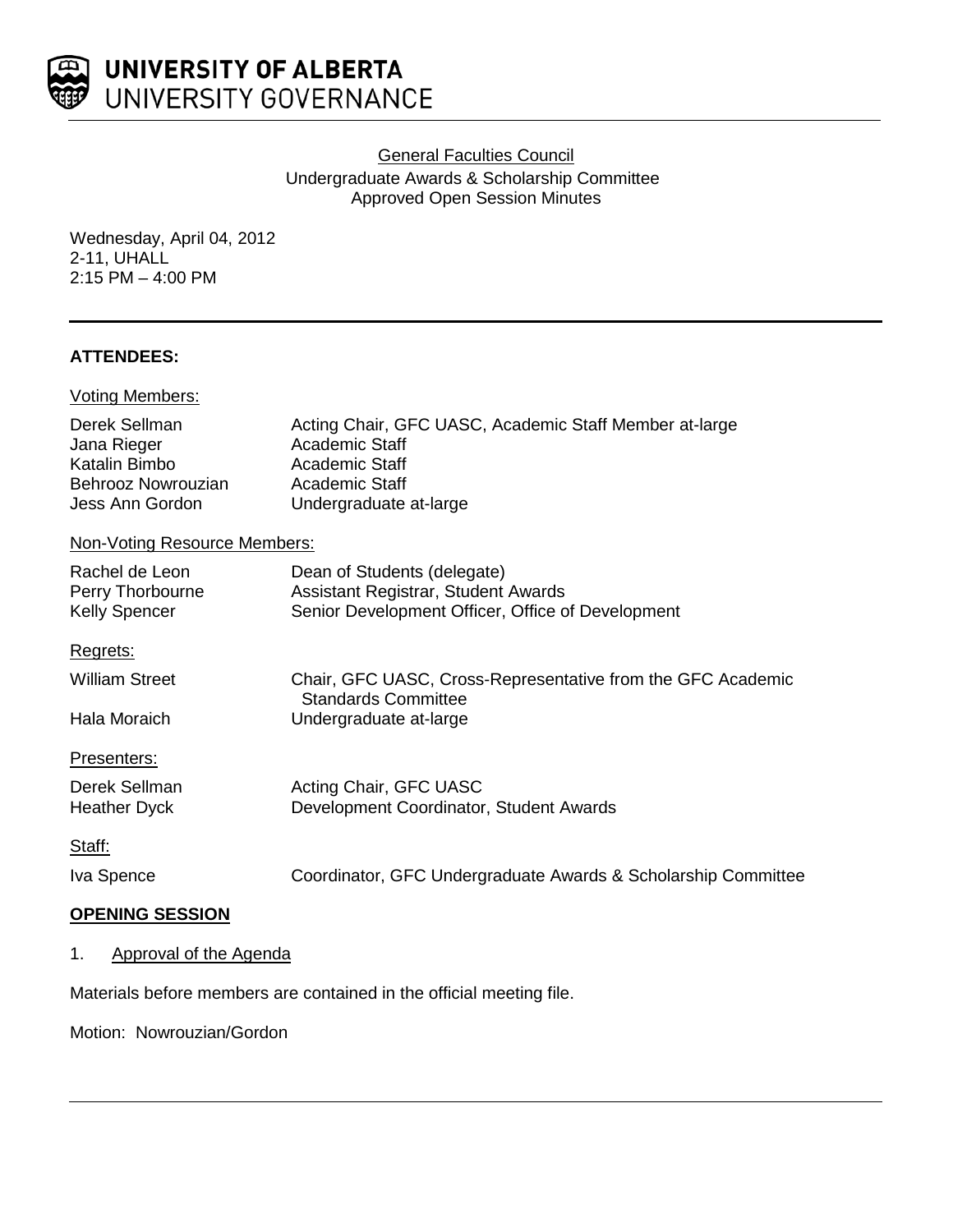THAT the GFC Undergraduate Awards and Scholarship Committee approve the Agenda.

## **CARRIED**

## 2. Approval of the Open Session Minutes of February 14, 2012

Materials before members are contained in the official meeting file.

Motion: Gordon/Bimbo

THAT the GFC Undergraduate Awards and Scholarship Committee approve the Minutes of February 14, 2012.

**CARRIED**

## 3. Comments from the Vice-Chair

The Vice-Chair provided information of general interest to members from the *Source* (a news briefing document provided by the Provost and Vice-President (Academic) Office).

## **ACTION ITEMS**

#### 4. New Undergraduate Student Awards and Scholarships For Approval (April 10, 2012)

Materials before members are contained in the official meeting file.

*Presenter:* Heather Dyck, Development Coordinator, Student Awards

*Purpose of the Proposal:* To approve new undergraduate awards and scholarships.

New Undergraduate Awards and Scholarships for Approval (April 10, 2012)

- 1. Augustana Alumni Leadership Award
- 2. Canada Ticket Printing Award in Computing Science
- 3. Cheryl & Norma Harbottle Scholarship
- 4. Ken and Bettie Ditzler Award for Aboriginal Students
- 5. Cecile M Schultz Award in Mediation and Communication Excellence

6. Roger S Smith Undergraduate Student Research Award in the Faculty of Agricultural, Life and Environmental Sciences

- 7. Precision Drilling Scholarship in Engineering
- 8. Marilyn Moysa Award in Health Law
- 9. Echoridge Educational Foundation Animal Biology Scholarship
- 10. Echoridge Educational Foundation Physiology and Developmental Biology Scholarship

*Discussion:* Ms Dyck noted that the heading, "Donor Description," was changed to "Funded by." This change now aligns the language with the information posted on the awards website. Members questioned the amount of information contained in the "Funded by" heading for award number 8. Ms Dyck noted that memorial awards include more information about the individual, adding to the idea of the memorial.

A few editorial changes were noted by Committee members.

Motion: Gordon/Bimbo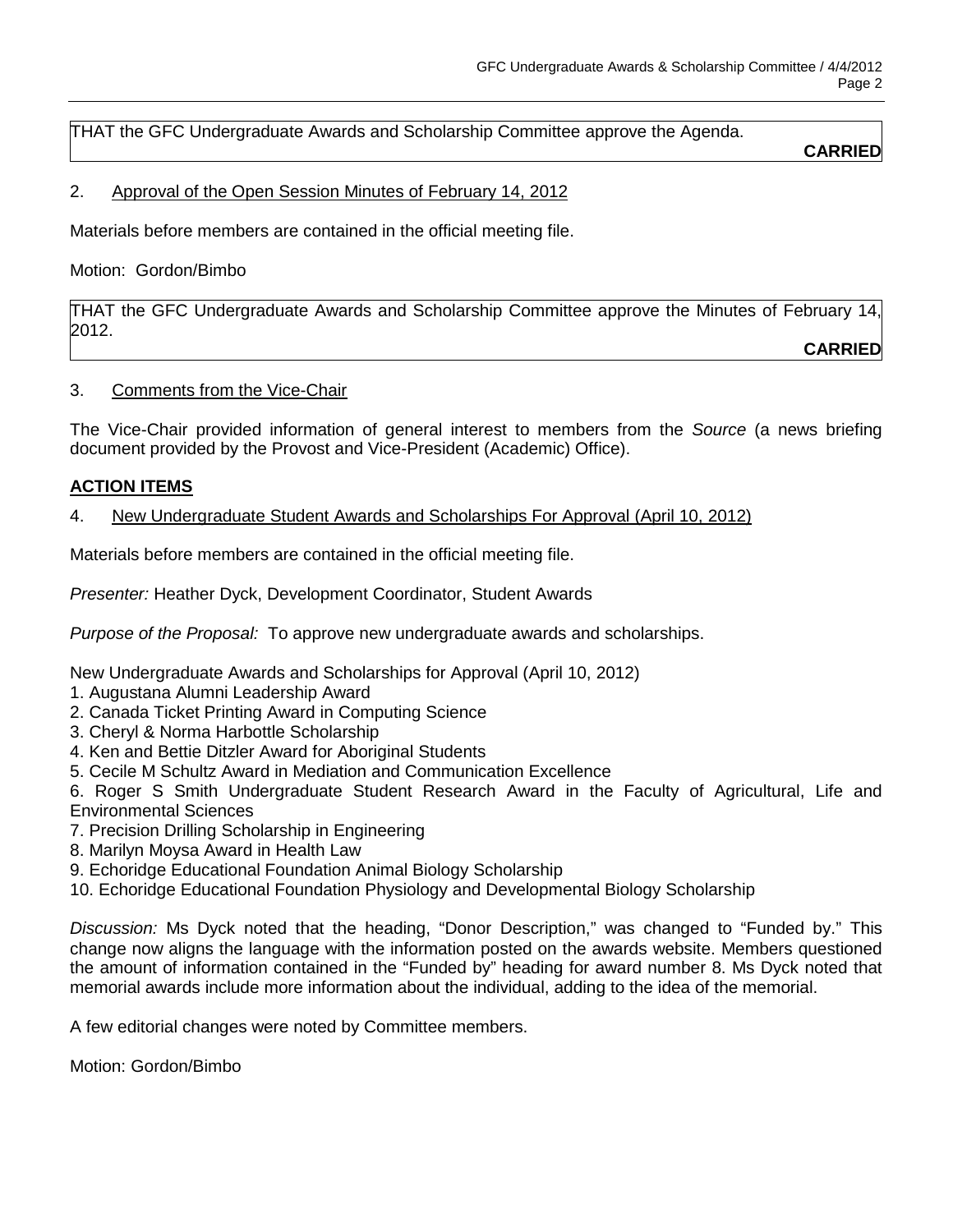THAT the GFC Undergraduate Awards and Scholarship Committee approve, under delegated authority from General Faculties Council new undergraduate awards and scholarships, as set forth in Attachment 2 and as amended, to be effective immediately.

#### **CARRIED**

5. Approval of Amendments to Existing Undergraduate Student Awards and Scholarships (April 10, 2012)

Materials before members are contained in the official meeting file.

*Presenter:* Heather Dyck, Development Coordinator, Student Awards

*Purpose of the Proposal:* To approve amendments to existing undergraduate student awards.

Existing Undergraduate Awards and Scholarships for Approval (April 10, 2012)

- 1. Babcia Bursary in Law
- 2. Garry Leithead Memorial Scholarship in Forestry
- 3. IMAU-UofA (ALES) Award
- 4. ZFU-UofA (ALES) Award
- 5. Mrs. Kathe & Mr. Siegfried Klotsche Scholarship in German
- 6. AFPA Arden Rytz Memorial Leadership Award in Forestry
- 7. Dr Arturo Sanchez-Azofeifa & Dr Christine Orosz Scholarship in Science

*Discussion:* A few editorial changes were noted by the Committee; in addition, there was discussion surrounding award number 2 and 6.

Award number 2 and 6: With the proposed change in criteria to award the scholarship to a first year student rather than a fourth year student, the Committee suggested that "involvement in community, professional or university activities" be replaced by "involvement in community, and/or extracurricular activities." Following the meeting Ms Dyck confirmed that the change suggested by the Committee was appropriate.

Motion: Rieger/Bimbo

THAT the GFC Undergraduate Awards and Scholarship Committee approve, under delegated authority from General Faculties Council amendments to existing awards, as set forth in Attachment 2 and as amended, to be effective immediately.

**CARRIED**

#### **DISCUSSION ITEMS**

6. Question Period

There were no items.

## **INFORMATION REPORTS**

## 7. Items Approved by the GFC Undergraduate Awards and Scholarship Committee by E-mail Ballots

There were no items.